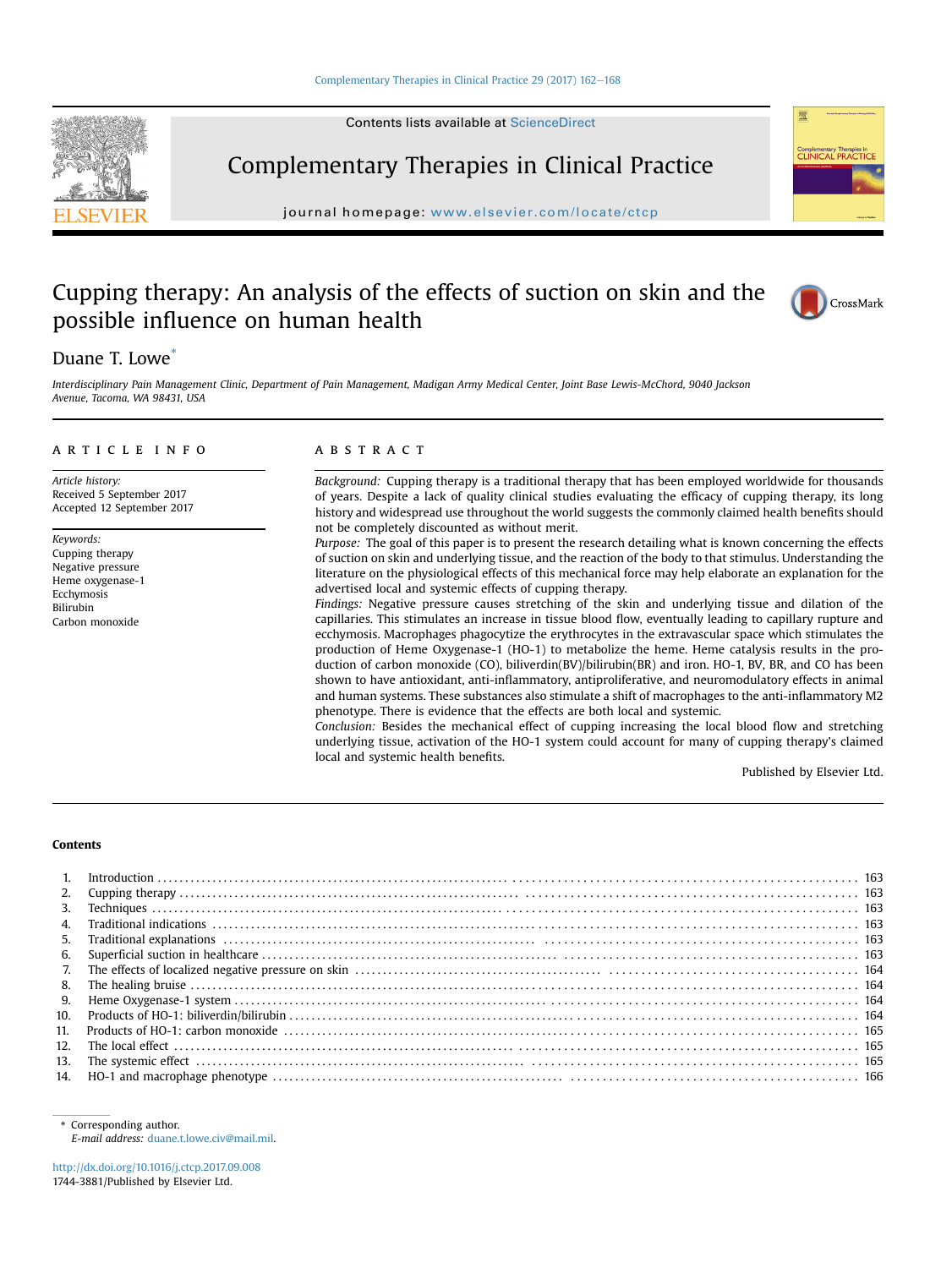#### 1. Introduction

At the 2016 Summer Olympics, U.S. Athletes in swimming, gymnastics and track and field sports competed with multiple circular marks on their backs and shoulders. These marks were produced by a therapy known as "Cupping". In interviews, these athletes claimed that this therapy provided effective relief from the muscle and joint soreness that is associated with their respective sports and speedier recovery from injuries. This has led to increased awareness and curiosity about of this therapy. It has also provoked questions concerning the authenticity of this therapy and the claims that are made concerning the benefits.

#### 2. Cupping therapy

Cupping therapy is an ancient traditional therapy that has been used throughout the world for thousands of years [\[1\].](#page--1-0) The oldest mention of this treatment is in an ancient Egyptian papyrus. It is a technique found in many traditional Asian medicinal systems [\[2\]](#page--1-0). It was promoted by ancient physicians, such as Hippocrates, for a variety of conditions [\[3\]](#page--1-0). Various forms of cupping were used in western medicine until the early 1900's. In the early twentieth century, August Bier, who developed procedures that are still used in anesthesiology today, was a proponent of cupping in his "Passive Hyperemia Therapy."  $[4-6]$  $[4-6]$  $[4-6]$ .

Cupping therapy, employed by various folk medicine providers, is a traditional treatment that may be dismissed as ineffective or even harmful because of some of the visually unpleasant marks this therapy leaves on patients and the unconventional explanations presented for this therapy's mechanism of action [\[7\]](#page--1-0). Skepticism of cupping therapy, as well as the proposed mechanisms, can be found as far back as 1835 when Charles Alexandre Louis wrote, "and how then can we believe that the effect of a blister is to check an inflammation, when this blister is one inflammation superadded to another?" [\[8\]](#page--1-0) With the advent of antibiotics and other modern therapies, cupping fell out of fashion with western medicine, but has continued to be popular by traditional practitioners throughout the world.

#### 3. Techniques

There are several methods of traditional cupping [\[9\].](#page--1-0) Wet cupping involves piercing the skin with needles or small blades before applying the cups. Because it involves piercing the skin and removal of body fluids, the physiological response to wet cupping would be expected to be different than its "dry" counterpart, and is not evaluated in this paper. Moving cupping is a technique in which a lubricant is used and after the cups are applied, they are slid along the skin [\[10\]](#page--1-0). This does not normally lead to the hallmark ecchymosis of the underlying skin that is the goal in stationary cupping. Dry Cupping involves the application of a hollow container on the skin with suction. The suction is traditionally created by placing a flame within the cup for a few seconds to heat the air, then removing the flame, and quickly applying the opening of the cup to

the skin. Skin is drawn up into the container due to the negative pressure that is created as the air cools. Glass cups are used for the technique where fire is employed to create the suction, though other materials have been used by traditional cultures such as brass, bamboo, and animal horn  $[2]$ . Today the suction can be applied with hand pumps and electric pumps or even with soft silicon cups the suction can be applied by hand  $[2,11]$ .

#### 4. Traditional indications

Though dry cupping in modern times is most often used for conditions involving pain, such as back pain or arthritis, it has been traditionally recommended for systemic inflammatory conditions and to address organs of the body far removed from the area of application [\[1,12,13\].](#page--1-0) In ancient writings there was almost no condition for which cupping was not considered appropriate treatment [\[14\]](#page--1-0). Sandler and Haynes point out that the 1923 edition of Abt's Pediatrics lists indications for dry cupping in its chapter on Therapeutic Technique as "acute congestion of pneumonias, bronchitis, or pulmonary edema with marked dyspnea and cyanosis… mastoid disease and nephritis." [\[15,16\]](#page--1-0).

#### 5. Traditional explanations

The traditional explanations given of how cupping benefits a patient's health vary significantly. Anciently, the concept of removing "evil spirits" was a common theme. From Hippocrates time and even until the late 1800's, the redistribution and balance of the four cardinal "humors" was the explanation being promoted by western physicians  $[14]$ . In the early 20th century, it was proposed that cupping stimulated the production of antitoxins within the tissue [\[17\].](#page--1-0) Traditional Asian medicine describes the benefits of cupping via the movement of "Qi" (pronounced "chee") energy between 12 basic meridians throughout the body [\[2\]](#page--1-0). Even with such vague explanations of how it works, the significant worldwide use by multiple cultures for over 3 thousand years would suggest that this therapy may elicit a beneficial effect on human physiology. There has been some clinical research on the benefits of cupping for various health conditions [\[9,12\].](#page--1-0) While there is some evidence for efficacy, higher quality studies still need to be done to objectively evaluate clinical benefit.

#### 6. Superficial suction in healthcare

Doctors in the 19th century used suction to produce hyperemia to improve healing [\[6\].](#page--1-0) Suction has also been used as a mechanism for studying capillary fragility in patients  $[6,18-20]$  $[6,18-20]$  $[6,18-20]$ . Negative pressure is still commonly used in modern medicine for more effective wound care and healing [\[21\].](#page--1-0) Each medical use of suction is based on the specific physiologic response to the negative pressure.

The concept of dry cupping is simple; locally applied negative pressure is applied over an area of skin. It is retained from 5 to 10 min, or more, eliciting an area of petechiae, purpura or